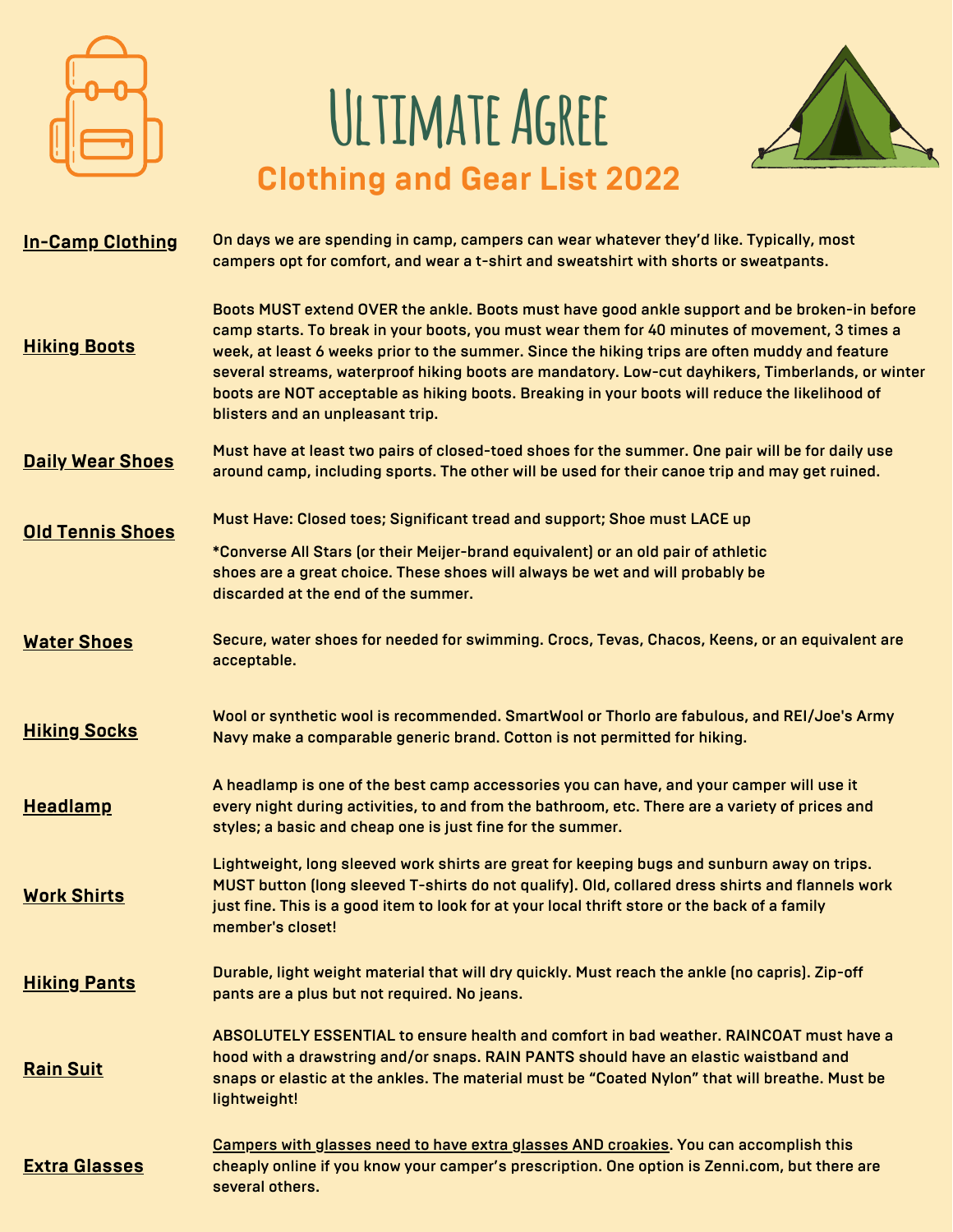| <b>Shabbat Clothes</b>                             | At the outposts, you can dress how you'd like! No special clothes are needed for Shabbat.                                                                                                                                                                                                                                                                                                         |
|----------------------------------------------------|---------------------------------------------------------------------------------------------------------------------------------------------------------------------------------------------------------------------------------------------------------------------------------------------------------------------------------------------------------------------------------------------------|
| <b>Fleece Jacket</b>                               | Fleece will help keep campers warm, even when wet, and is essential to their safety and<br>comfort in the backcountry. A hooded or crew-neck fleece (polyester, polypropylene, etc)<br>pullover or jacket is a required item on all backcountry trips. A cotton sweatshirt does NOT<br><b>WORK!</b>                                                                                               |
| <b>Thermal Underwear</b>                           | ABSOLUTELY NO COTTON. Long sleeve and long pants are required. Wool or synthetic<br>material only. Ask at any camping store.                                                                                                                                                                                                                                                                      |
| <b>Sleeping Pad</b>                                | A simple foam pad is sufficient. RidgeRest makes basic pads that are very comfortable.<br>No inflatable pads.                                                                                                                                                                                                                                                                                     |
| <b>Sleeping Bag</b>                                | If you are purchasing a new bag, keep this in mind:<br>- Bags should have a 20°F temperature rating or lower.<br>- The bag should be filled with synthetic material such as Holofill, Polar Guard, Qualofill, Polyfill,<br>etc.<br>- Cotton and Goose down bags become heavy and lose their insulation properties when wet. DO<br>NOT buy this type of bag. They are also very difficult to wash! |
|                                                    | - A nylon stuff sack with a drawstring and tightening straps is required. Most sleeping bags<br>come with an appropriate stuff sack. In general, the smaller the better.                                                                                                                                                                                                                          |
| <b>Nylon Stuff Sack(s)</b>                         | Separate from the one used to pack sleeping bag. These will be used to pack for trips.<br>Medium sized sacks with drawstrings make for an easier time fitting lots of things into<br>hiking packs.                                                                                                                                                                                                |
| <b>Utility Straps</b>                              | Used for strapping things to other things and have 1001 uses in camp and the backcountry.<br>Straps that are 48"-60" x 1/2" are recommended.                                                                                                                                                                                                                                                      |
| <b>Duffel Bag</b>                                  | Space is limited at camp and in our vehicles, so each camper is limited to one duffel. Sleeping<br>bags, sleeping pads, hiking boots, and pillows DO NOT have to fit in the duffel.                                                                                                                                                                                                               |
| <b>Water Bottles</b>                               | At least three 32oz. (1 liter) bottles are required. Nalgene brand is recommended. Please make<br>sure to have at least two without a straw, as water bottles with straws and Camelbacks are not<br>permitted on trips (but are fine for at-camp use).                                                                                                                                            |
| <b>Bug Repellent/Head</b><br><u>Net</u>            | NO SPRAY CANS ALLOWED. A medium concentration of DEET is needed: 30% is fine.<br><b>Controlled Release DEET by Sawyer Products or Picaridin are recommended. These can be</b><br>purchased anywhere that sells outdoor products. Head nets and raingear also help immensely<br>to ward off bugs.                                                                                                  |
| <b>Biodegradable</b><br><b>Shampoo/Conditioner</b> | As we seek to regulate camp's environmental impact, we require that our campers bring<br>biodegradable shower products. Many major brands are already biodegradable! You do not need<br>the classic Campsuds or Bronners, but please read the labels on shower products you bring. All-<br>natural or organic does not mean the same thing as biodegradable!                                      |
| <b>Cameras</b>                                     | Digital cameras and GoPros are permitted, but not required. Due to the lack of charging stations,<br>battery-powered cameras are recommended over those with plug-in chargers                                                                                                                                                                                                                     |

## **PLEASE IDENTIFY ALL PERSONAL ITEMS AND EQUIPMENT**

Please do not bring watches, clocks, MP3 players, cell phones, iPods, iPads, GameBoys, PSP's, electronic games, makeup, jewelry, blow dryers, mirrors, etc. Our policies will be discussed during the camper meetings.